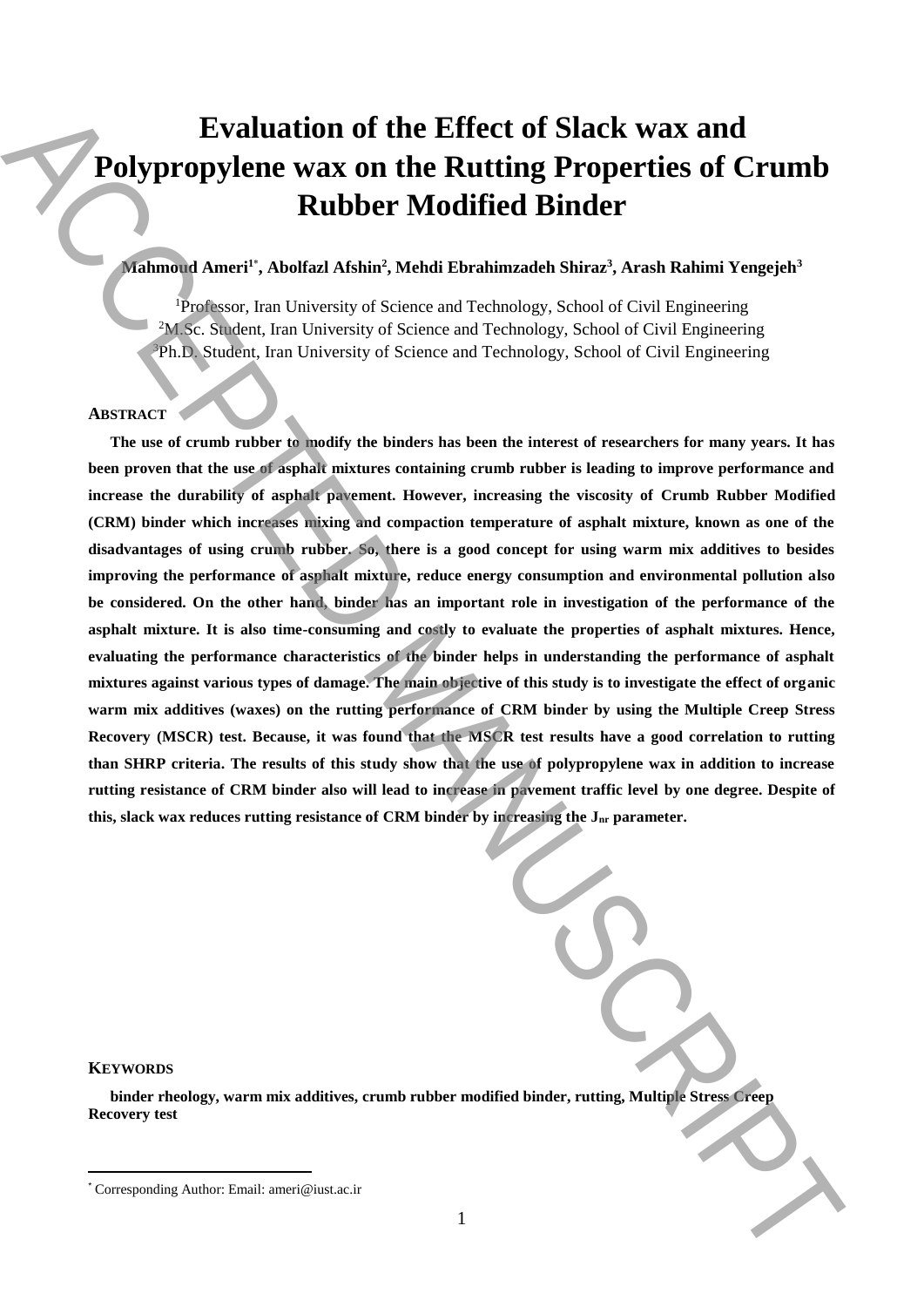### **1. Introduction**

Rutting is one of the most important failures that occur during the service life of asphalt pavements and significantly impacts its performance<sup>[1]</sup>. Among the asphalt components, Bitumen plays an important role in determining the viscoelastic behavior and performance of asphalt mixtures. The results of the researches show that the resistance of asphalt mixtures against rutting depends considerably on the rheological characteristics of Bitumen[2].

Researches results show that the use of crumb rubber results in longer service life, lower repair and maintenance costs, improve rutting resistance, lower road noise and increase skid resistance for asphalt pavement[3,4]. However, crumb rubber leads to an increase in the viscosity of modified binder. As a result, mixing and compaction temperature of asphalt mixtures containing crumb rubber increases[5]. So, asphalt mixtures containing crumb rubber have great potential for using warm mix asphalt technology. Different types of warm mix additives can significantly reduce the mixing and compaction temperature of CRM asphalt mixtures by reducing the viscosity of CRM binder and increasing its workability[6].

In recent years, the effect of warm mix additives on the rheological properties of bitumen modified with crumb rubber has been studied[7,8]. Research findings to date indicate that in some cases, warm mix additives can be used without adversely affecting the performance properties of CRM binder[9]. However, there are conflicting results in the performance of warm rubberized binder, mainly due to the effects of different types of warm mix additives.

The main purpose of this study is to investigate the effect of warm mix additives on the rutting performance of CRM binders. In Iran, the relatively high costs of supplying commonly available warm mix additives, which are mainly imported, are recognized as one of the problems. For this reason, Slack wax and Polypropylene wax, which are both native and inexpensive are used in this study.

#### **2. Methodology and Testing**

#### 2.1. Bitumen Modification

In this study, the neat 60/70 penetration Bitumen of Iran Pasargad Oil Company was used as a base binder. Also, 15% crumb rubber with mesh size 40 was used to obtain CRM binder. Slack wax and Polypropylene wax were used at 2, 4 and 6 % by weight of the neat binder.

#### 2.2. Testing Program

In this study, the rotational viscosity (RV) test, dynamic shear rheometer (DSR) test, and multiple stress recovery (MSCR) test were performed. The RV test was performed at temperatures of 135 (standard test temperature), 165 and 185 °C in accordance with AASHTO T316[10]. Also the DSR test was performed according to AASHTO T315 at frequency of 10 rad/s[11]. MSCR tests were performed on RTFO-aged binders at 64°C (neat binder high performance temperature) to simulate short term aging in accordance with AASHTO TP70 standard[12]. The validation of this test has been proven by many researchers to evaluate the performance of the binder at high temperature. Zhou et al. also showed that the parameters obtained from the MSCR test, especially for polymer modified binders, had better results than the SHRP parameter in ranking binders based on rutting criteria[13].

#### **3. Results and Discussion**

#### 3.1. MSCR test results

"Figure 1" and "Figure 2" show the percent recovery  $(R\%)$  and non-recoverable creep compliance  $(J_{nr})$  values for asphalt binders. Polypropylene wax increased the amount of R parameter at both stress levels in general and thereby improved the rutting resistance of the CRM binder. The  $J_{nr}$  parameter is used to evaluate the resistance of binder to permanent deformation under the influence of repetitive loading. Lower values of  $J_{nr}$ indicate greater resistance to permanent deformation and better performance against rutting. By adding Slack wax to the CRM binder and increasing its percentage, the value of J<sub>nr</sub> increases. Therefore, CRM binder containing Slack wax has less resistance to rutting. However, Polypropylene wax reduces the amount of  $J_{nr}$ compared to the CRM binder. The binder containing 2% Polypropylene wax has the highest resistance to rutting at both stress levels. The performance classification of binders based on traffic level as recommended by the AASHTO M332[14] are presented in "Table 1". Interaction of the multiple of the multiple state of the multiple state with the context of the multiple state state of the multiple state state of the multiple state state of the multiple state state of the multiple stat

| Table 1. Performance graded asphalt binders based on |               |  |  |
|------------------------------------------------------|---------------|--|--|
|                                                      | traffic level |  |  |

| Binder type   | $J_{nr@3.2}(kPa^{-1})$ | $J_{\text{nn-diff}}%$ | <b>Traffic Level</b> |
|---------------|------------------------|-----------------------|----------------------|
| 60-70         | .93                    | 12.2                  | H                    |
| CR15          | 0.51                   | 54.5                  | V                    |
| CR15S2        | 0.67                   | 55.8                  | v                    |
| <b>CR15S4</b> | 0.82                   | 64                    | v                    |
| CR15S6        | 1.37                   | 71.25                 | H                    |
| CR15P2        | 0.26                   | 44.4                  | E                    |
| CR15P4        | 0.37                   | 54.2                  | Е                    |
| <b>CR15P6</b> | 0.48                   | 65.5                  |                      |
|               |                        |                       |                      |